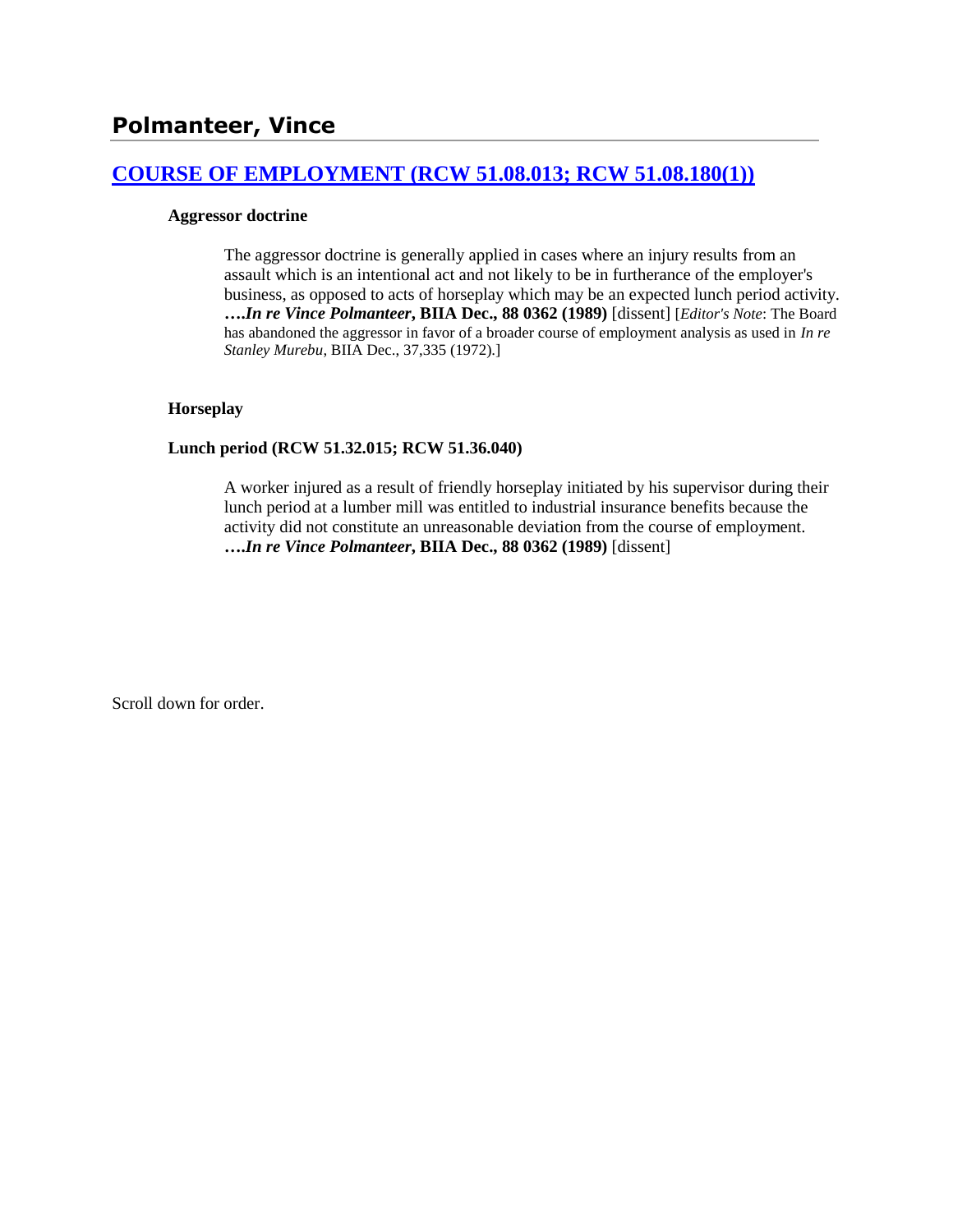### **BEFORE THE BOARD OF INDUSTRIAL INSURANCE APPEALS STATE OF WASHINGTON**

**)**

## **IN RE: VINCE O. POLMANTEER ) DOCKET NO. 88 0362**

**CLAIM NO. T-156376 ) DECISION AND ORDER**

APPEARANCES:

Claimant, Vince O. Polmanteer, by Neff, Phillabaum & Harlow, per Stephen D. Phillabaum

Self-Insured Employer, Vaagen Brothers Lumber, Inc., by Lukins & Annis, per Edger L. Annan

This is an appeal filed by the claimant, Vince O. Polmanteer, on January 25, 1988 from an order of the Department of Labor and Industries dated January 14, 1988 which adhered to the provisions of a Department order dated December 1, 1987, which rejected this claim for the reason that the claimant was not in the course of his employment at the time of the injury. **REVERSED AND REMANDED**.

## **DECISION**

Pursuant to RCW 51.52.104 and RCW 51.52.106, this matter is before the Board for review and decision on a timely Petition for Review filed by the self-insured employer to a Proposed Decision and Order entered September 21, 1988 in which the order of the Department dated January 14, 1988 was reversed and the claim remanded to the Department of Labor and Industries with directions to allow the claim, provide the claimant with benefits as allowed by law, and for such further action as indicated.

The Board has reviewed the evidentiary rulings in the record of proceedings and finds that no prejudicial error was committed and said rulings are hereby affirmed.

The issue before us is whether the claimant, Vince Polmanteer, was within the course of his employment with Vaagen Brothers Lumber, Inc., at the time of his injury on September 20, 1987. The evidence presented by both parties is adequately set forth in the Proposed Decision and Order. To briefly summarize, Mr. Polmanteer, who worked clean-up at the lumber mill, was verbally teased by crew members throughout the workshift about his late night activities. At the lunch break, while in the company designated break room, the verbal banter continued. Terry Hall, the crew supervisor, and Mr. Polmanteer exchanged joking comments. Mr. Hall removed his hard hat and struck Mr. Polmanteer on top of his hard hat which he was wearing. This prompted the two men to engage in a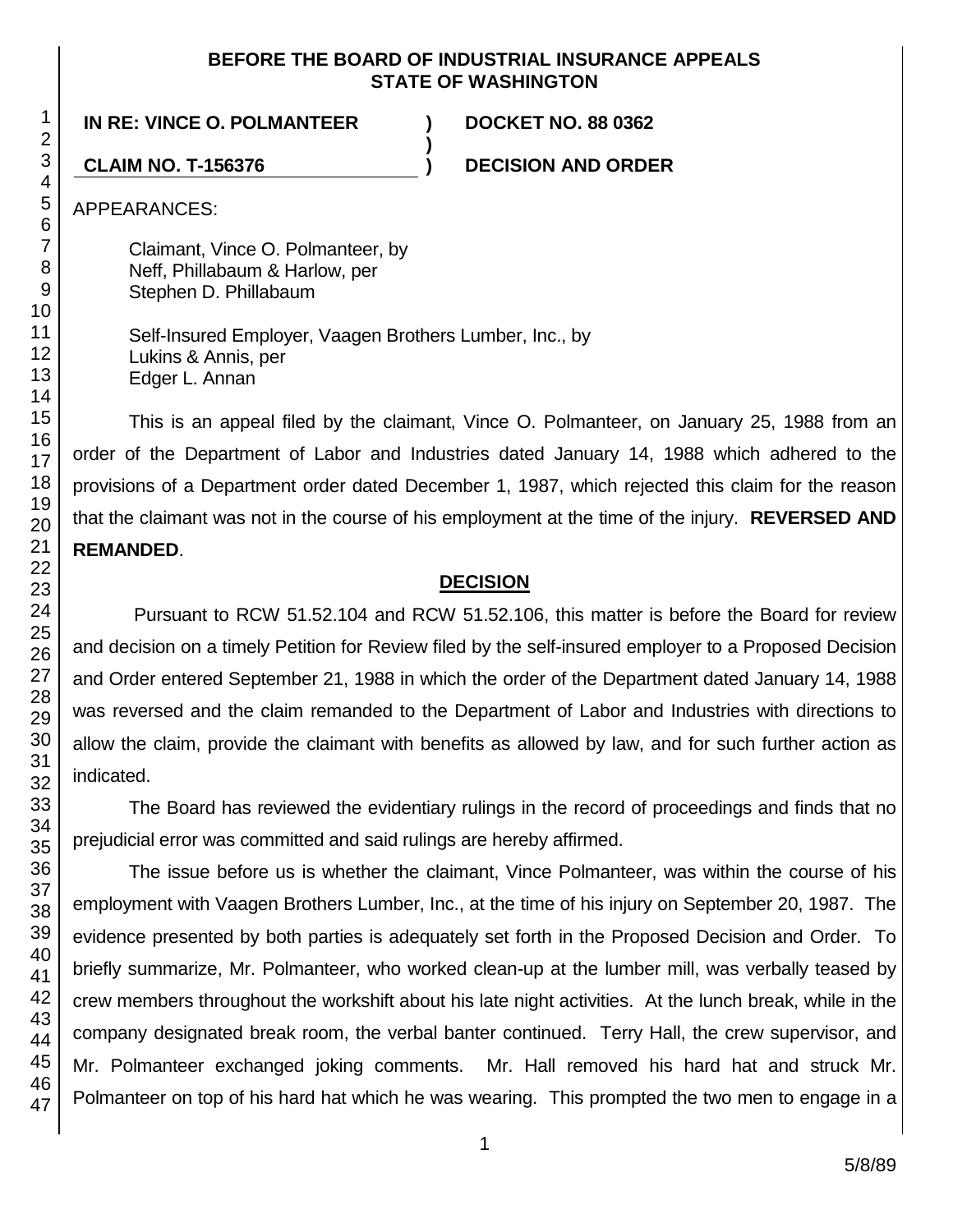friendly scuffle which ended when Mr. Hall fell upon Mr. Polmanteer, severely fracturing his right leg. While we agree with the conclusion reached by our Industrial Appeals Judge, we have granted review to clarify the reasoning which supports our finding that Mr. Polmanteer is entitled to industrial insurance coverage.

The Industrial Insurance Act provides benefits to:

each worker receiving an injury, . . . during the course of his or her employment and also during his or her lunch period as established by the employer while on the jobsite.

RCW 51.32.015. RCW 51.36.040. While there may be some confusion created by the statutory language and by prior Decisions and Orders issued by this agency, we believe the legislature intended to cover normal lunch time activities and also to provide the same coverage for injuries occurring during the lunch period on the employer's premises as for those occurring during the work period. In re Alfred Morrill, Dec'd., BIIA Dec., 29,704 (1970). Contra, In re Herman Arnott, BIIA Dec., 24,755 (1965). Thus, we must determine whether Mr. Polmanteer was engaged in normal lunchtime activities or was in the course of his employment when the injury occurred.

According to RCW 51.08.013:

"Acting in the course of employment" means the worker acting at his or her employer's direction or in the furtherence of his or her employer's business which shall include time spent going to and from work on the jobsite, . . . insofar as such time is immediate to the actual time that the worker is engaged in the work process in areas controlled by his or her employer, except parking areas, and it is not necessary that at the time an injury is sustained by a worker he or she be doing the work on which his or her compensation is based or that the event be within the time limits on which industrial insurance or medical aid premiums or assessments are paid.

As indicated by the language of the statute, it is not necessary in order to find coverage under the Act to find that the worker was doing the work on which his compensation is based at the time of the injury. In fact, in Tilly v. Department of Labor and Industries, 52 Wn.2d 148, 324 P. 2d. 432 (1958), this state's Supreme Court found the worker to be in the course of his employment when he left his work station to go to the men's lavatory and on the way engaged in horseplay with a co- worker which culminated in a face-washing incident. Unfortunately, the incident triggered a cerebral hemorrhage which led to Mr. Tilly's death. The court stated:

> Since there is no showing that Tilly's leaving his work station was for any purpose other than the proper use of the facilities provided by the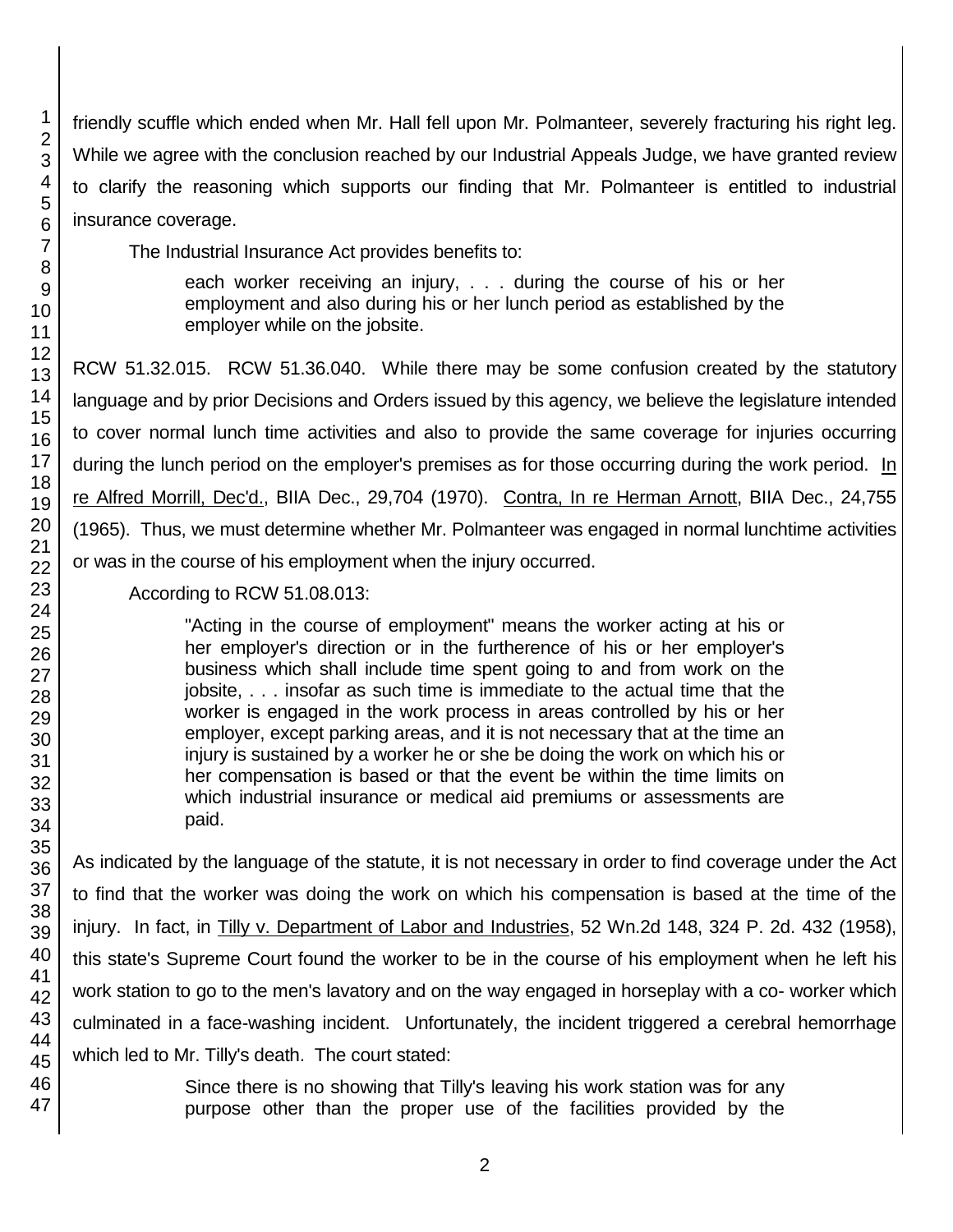employer, we must hold that he was in the course of his employment unless he unreasonably deviated from such purpose en route to such an extent that the deviation could be said to constitute an abandonment (however temporary) of his employment.

Tilly, at 153. (Emphasis added).

In defining the parameters of what constitutes an "unreasonable deviation" from the course of employment, we see a distinction between cases involving injuries resulting from friendly horseplay and those injuries which result from assaults. The "aggressor doctrine" which generally applies in assault cases, results in denial of compensation if the individual claiming benefits was the aggressor in the altercation. See In re Stanley Murebu, BIIA Dec., 37,335 (1972). However, horseplay usually does not take the form of an assault. It usually involves no animosity between the participants and the conduct is generally friendly or jovial in nature. The difficulty in applying the "aggressor doctrine" in horseplay cases and even sometimes in assault cases is that it is sometimes almost impossible to determine who really started the incident which resulted in the ultimate injury. See, In re Peter Earl Patterson, BIIA Dec., 53,306 (1980).

An assault can more easily be shown to be a deviation from a worker's course of employment. The conduct is usually intentional, personal, and less likely to be in furtherance of the employer's business. Horseplay, on the other hand, is often "the product of a moment of merriment". Tilly, at 150. The work environment includes, to a certain extent, the natural tendency of normal people to indulge in occasional foolery. The work environment involved in this case is a lumber mill. Mr. Polmanteer worked on the clean-up crew. At the time the injury occurred, the men were on their lunch break, in the company lunch room. While on break, Mr. Polmanteer had no duties to perform so he had no duties to abandon. As pointed out by Arthur Larson:

> workmen whose jobs call for vigorous physical activity cannot be expected, during idle periods, to sit with folded hands in an attitude of contemplation. They must do something, and the most natural thing in the world to do is to joke, scuffle, spar, and play with the equipment and apparatus of the plant.

1 A. Larson, The Law of Workmen's Compensation § 23.65, at 5-136.

We are in no way implying that employees are free to engage in any activity they may choose during their lunch breaks, as long as it is in jest, and feel confident that the injuries they sustain will be covered. The Board's decision in Morrill involved a worker who attempted to collect honey from a tree during his lunch break in the woods and was stung by a bee. Industrial insurance benefits were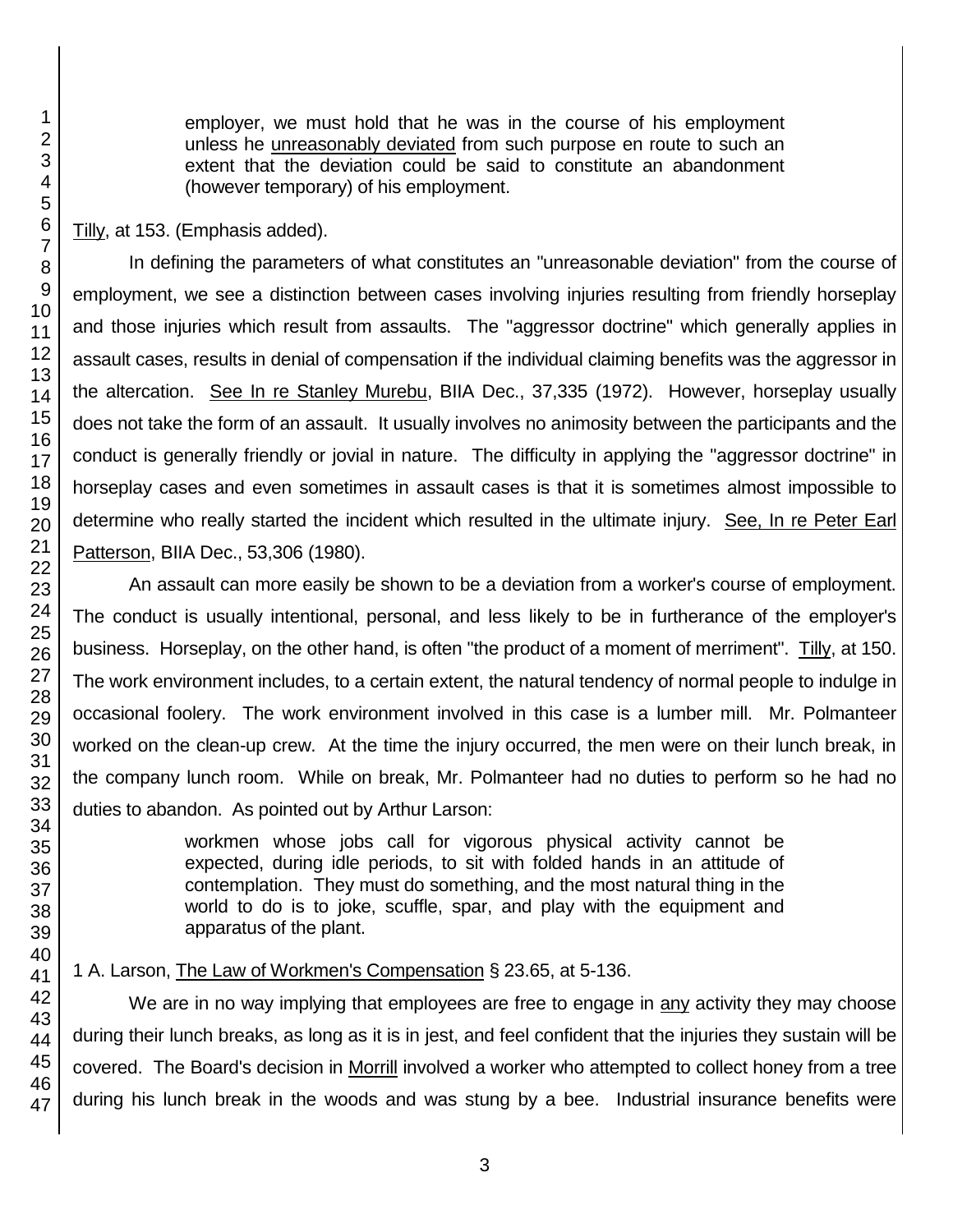denied on the basis that the injury resulted from the wholly independent act of the employee, for his own benefit or gain, and the employee's act had no connection with his employer's work.

In re Thomas G. Roe, BIIA Dec., 43,694 (1974), involved a claimant injured lifting his employer's business associate while participating in a beer break near the end of normal working hours. Industrial insurance benefits were denied on the basis that the claimant's participation in the beer break was a deviation from and abandonment of his course of employment since he was not instructed to engage in such breaks and the breaks were in no way designed to foster goodwill, nor his employer's best interests.

The facts in this case are different. A friendly interaction between co-workers is an expected lunch time activity. There is no no dispute that the horseplay was entirely good-natured. We find it significant that the horseplay which resulted in the injury was the culmination of a verbal bantering which had occurred throughout the workshift before the break, and was participated in by the shift supervisor. In fact, we believe, as did our Industrial Appeals Judge, that Terry Hall, the shift supervisor, instigated the jostling which resulted in the injury by striking Mr. Polmanteer with his hard hat.

Our determination that the horseplay was not an unreasonable deviation from employment is supported by the testimony of other millwrights who were present. Timmy McDonnell testified "Well, we were just sitting around on break like usual, you know, giving each other lip and calling each other names." Tr. 7/8/88 at 61. Terry Hall, shift supervisor, testified that water fights occurred on the jobsite and if they took place outside or away from machinery he would "let it go; everybody likes to have a little fun once in a while." Tr. 7/8/88 at 34. On the other hand, millwright Timothy Barley testified that horseplay took place and, depending upon the situation, the worker usually got suspended or terminated. Tr. 7/8/88 at 84.

Obviously horseplay did occur at Vaagen Brothers Lumber because the company had set up procedures to handle incidents as they occurred. There is some conflict in the testimony as to whether or not the company's policy against horseplay was more strictly enforced following Mr. Polmanteer's injury. The plant manager, Hubert Sager, testified concerning three instances in which employees were terminated for assault or fighting prior to the time Mr. Polmanteer was injured. However, it does not appear that any termination resulted from incidents of horseplay, prior to this incident which resulted in Mr. Hall's termination.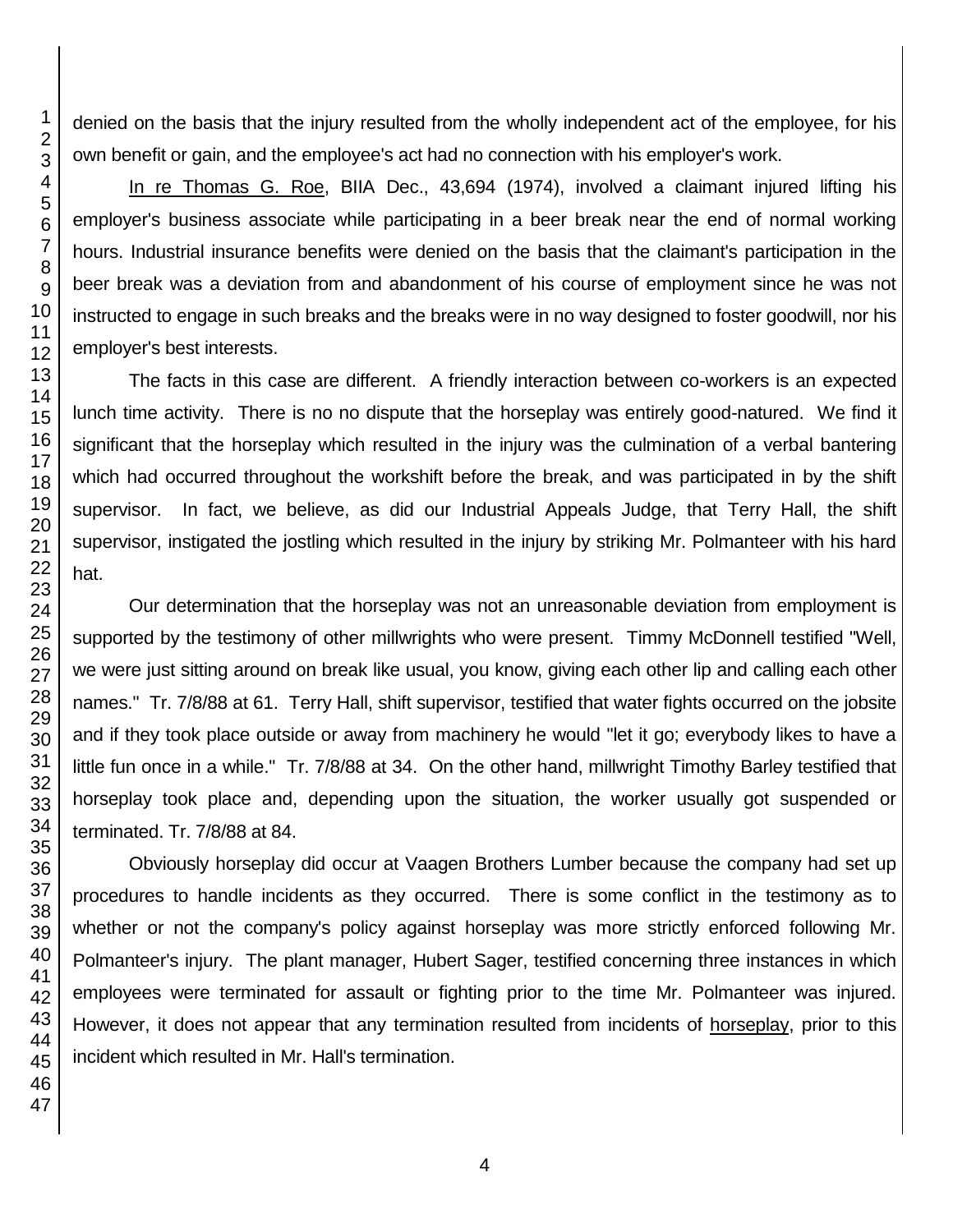46 47

Even in its Petition for Review, the employer points out that some types of horseplay may reasonably be expected on the jobsite. The petition referred to workers who occasionally spray each other with pressurized water or air hoses. The employer distinguishes this type of activity because pressurized water bottles or air hoses are used in the type of work performed by the employer. However, we find that the friendly jostling between co-workers during their lunch break, which occurred in this instance, while not condoned by the employer, did not constitute an unreasonable deviation from Mr. Polmanteer's course of employment so as to deny him coverage under the Industrial Insurance Act.

After consideration of the Proposed Decision and Order, the employer's Petition for Review filed thereto, the claimant's Response to Employer's Petition for Review, and a careful review of the entire record before us, we are persuaded that the Department order dated January 14, 1988 is incorrect and should be reversed and this matter remanded to the Department of Labor and Industries to allow this claim as an industrial injury occurring in the course of claimant's employment.

# **FINDINGS OF FACT**

1. On November 4, 1987 an accident report was filed with the Department of Labor and Industries alleging an industrial injury occurred to the claimant on September 20, 1987 while in the course of his employment with the self-insured employer, Vaagen Brothers Lumber, Inc. On December 1, 1987 the Department issued an order rejecting the claim for the reason that at the time of the injury the claimant was not within the course of his employment.

On January 7, 1988 the claimant filed a protest and request for reconsideration from the Department order of December 1, 1987. On January 14, 1988 the Department issued an order adhering to the provisions of the Department's order of December 1, 1987.

On January 25, 1988 the claimant filed a Notice of Appeal with the Board of Industrial Insurance Appeals from the Department order of January 14, 1988. On February 18, 1988 the Board issued an order granting the appeal, assigning it Docket No. 88 0362 and ordering that proceedings be held on the issues raised.

- 2. On September 20, 1987 the claimant suffered an injury to his right leg while involved in friendly horseplay with his shift supervisor during the lunch period while on the jobsite. The friendly horseplay which resulted in the injury to the claimant's right leg was the culmination of activities which took place during the work shift and lunch period. Claimant, his co-workers and the shift supervisor participated in these activities.
- 3. As a result of the injury occurring on September 20, 1987, the claimant suffered a broken right leg which required medical treatment.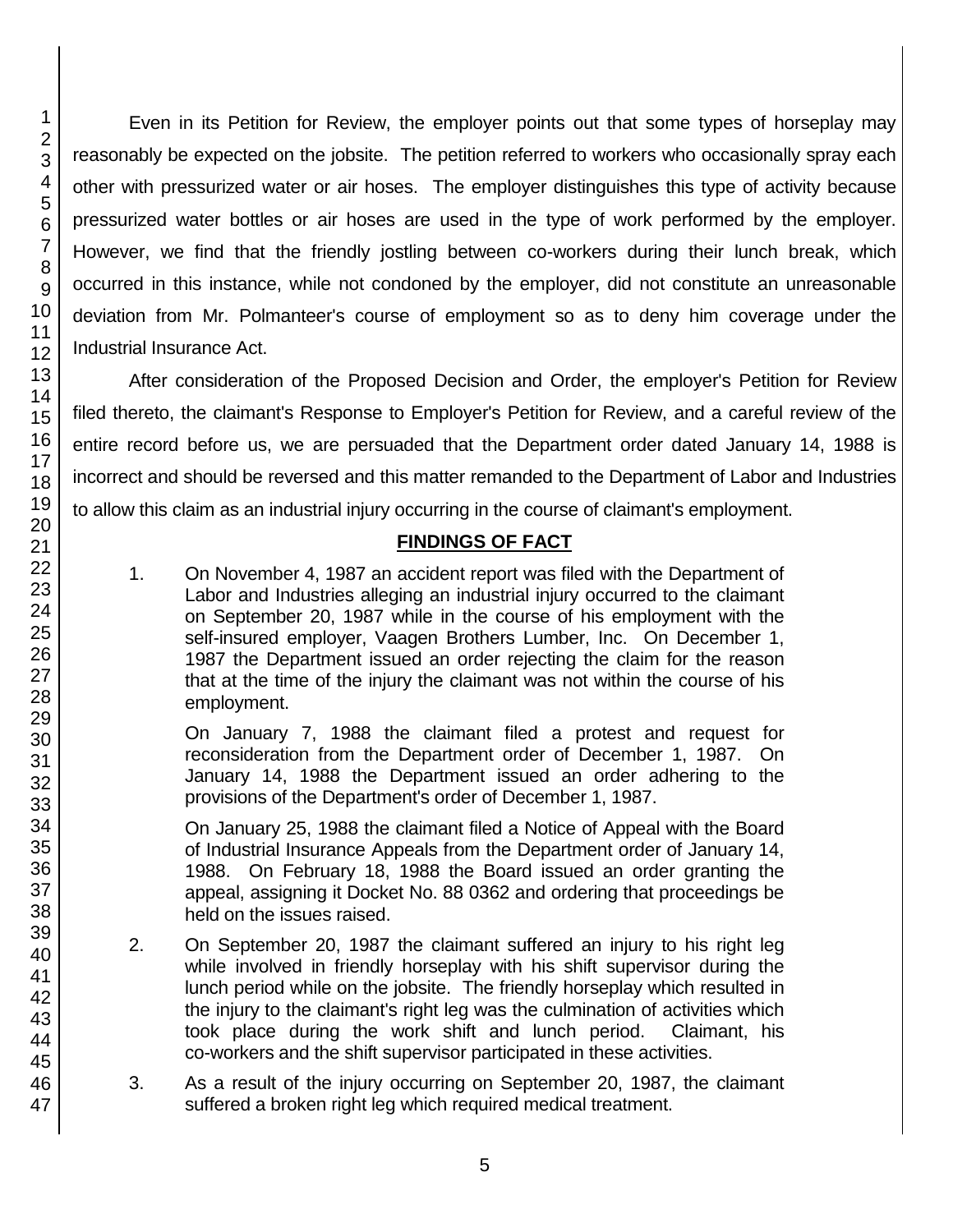- 4. Some types of horseplay may reasonably be expected to occur on the jobsite in a milling operation.
- 5. The friendly horseplay activity in which the claimant participated on September 20, 1987 and which caused his injury was instigated by the claimant's co-workers and his shift supervisor.
- 6. The horseplay activity in which the claimant participated on September 20, 1987 and which resulted in his injury did not constitute an unreasonable deviation from nor an abandonment of his employment.

## **CONCLUSIONS OF LAW**

- 1. The Board of Industrial Insurance Appeals has jurisdiction over the parties and the subject matter to this appeal.
- 2. The claimant suffered an industrial injury on September 20, 1987 while in the course of his employment with the self-insured employer within the meaning of RCW 51.32.015 and RCW 51.36.040.
- 3. The order of the Department of Labor and Industries dated January 14, 1988, which adhered to the provisions of an order dated December 1, 1987, which rejected the claim for the reason that the claimant was not in the course of his employment at the time of the injury, is incorrect and should be reversed and this claim remanded to the Department to allow the claim as an industrial injury occurring in the course of claimant's employment and to direct the self-insured employer to take such further action as is indicated by the law and the facts.

It is so ORDERED.

Dated this 8<sup>th</sup> day of May. 1989.

BOARD OF INDUSTRIAL INSURANCE APPEALS

/s/\_\_\_\_\_\_\_\_\_\_\_\_\_\_\_\_\_\_\_\_\_\_\_\_\_\_\_\_\_\_\_\_\_\_\_\_\_\_\_

SARA T. HARMON Chairperson

/s/  $\,$ 

FRANK E. FENNERTY, JR. Member

# **DISSENT**

I agree with the statement of the Board majority that the legislative intent in enacting RCW 51.32.015 in 1961 was "to cover normal lunch time activities and also to provide the same coverage for injuries occurring during the lunch period on the employer's premises as for those occurring during the work period." (Emphasis supplied).